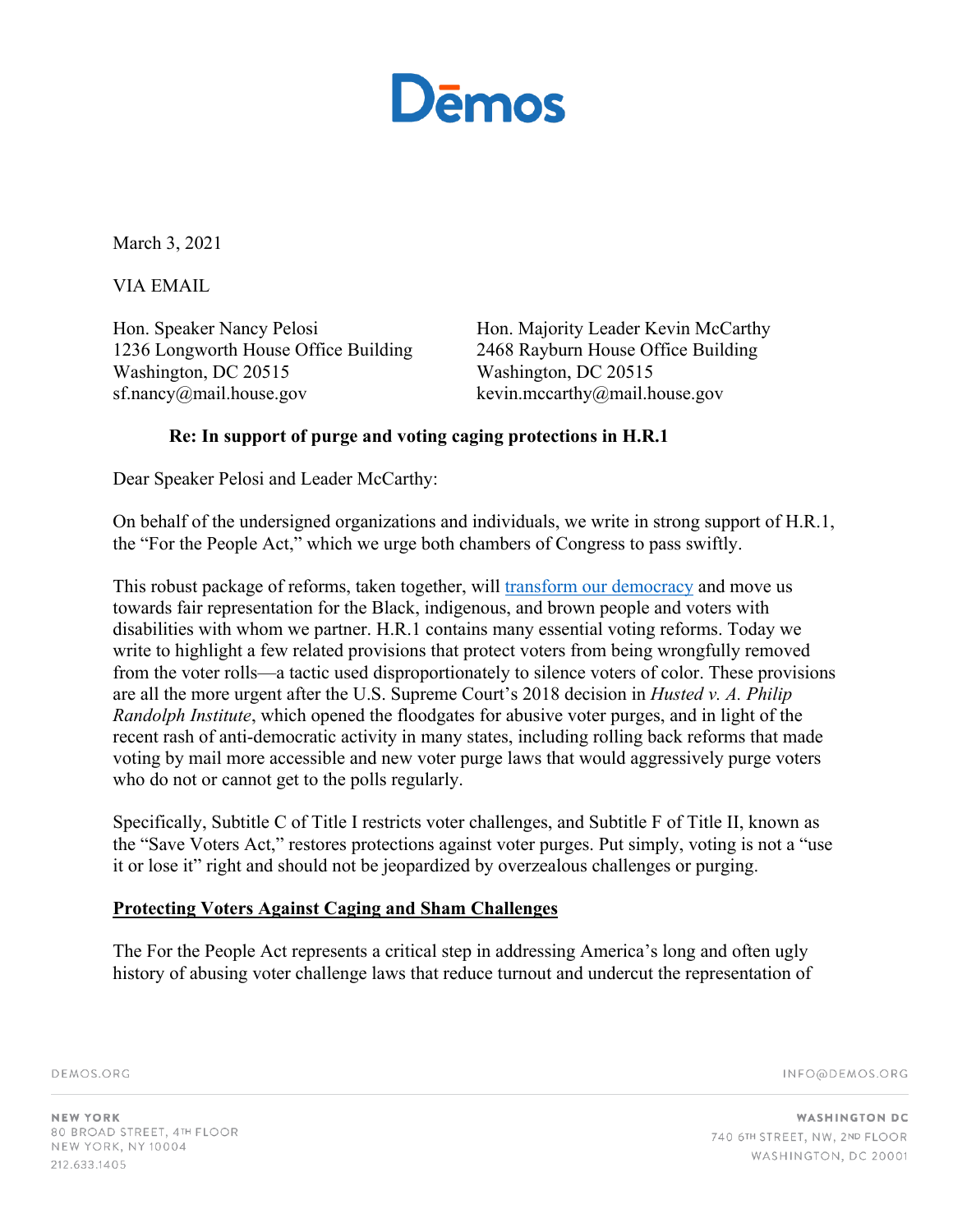Black, brown, Asian American & Pacific Islander, and indigenous voters, and other communities that have historically been shut out of the democratic process.

In recent years, voter challenges mounted in bad faith based on flimsy, if any, evidence have frequently been used in blatantly discriminatory ways to target Black and brown voters. For example, in 2015, in one of Georgia's poorest counties, a local election official and two private citizens challenged 174 of the City of Sparta's 988 registered voters. Almost all of the challenged voters were Black, and many of the challenges were sustained without any evidence. The next year, three counties in North Carolina initiated challenge proceedings on over 4,000 predominantly Black voters at the behest of self-styled "election integrity" activists who had identified the voters through the practice of "voter caging"—sending non-forwardable mail to registered voters and challenging those for whom the mail cannot be delivered. These so-called "ballot security" measures have a long, troubling history and have emerged as a preferred tactic to dampen participation in communities of color.

Sham challenges are not a problem only when they succeed in striking a voter off the rolls. The goal is often to prevent voters from voting by subjecting them to intimidating trial-like proceedings, or by frustrating them with delays in the voting process and long lines and wait times—such as when state laws require challenged voters to bring additional proof of identity or residence to the polls, for example, or to cast a provisional ballot.

These practices are not new. Voter caging was pioneered in the late 50s and early 60s, when political operatives in Arizona sent challengers into predominantly Black and brown precincts to challenge voters using lists generated through caging activities. Since that time, self-appointed "election integrity" vigilantes and political operatives, often in coordination with state or local election officials, have continued to use challenges and voter caging to gain political advantage by reducing participation in communities of color.

H.R.1 prohibits states from preventing citizens from voting based on voter caging activities, prohibits challenges on or close to Election Day, and imposes criminal penalties on sham and bad faith voter challenges. These protections against activities that serve no purpose other than to distort and manipulate our electoral process are critical to restoring faith in our democratic institutions, especially in the communities our organizations serve, which have all too often been the targets of these tactics.

## **Restoring Protections Against Voter Purges**

The Save Voters Act, contained in H.R.1 restores the important protection against "use it or lose it" voter purges. Purging voters solely for not voting in two or more elections disproportionately targets and removes voters of color from registration rolls and aggravates the disenfranchising impact of other voting restrictions such voters face.

In 2018, the Supreme Court's *Husted* decision gutted the 1993 National Voter Registration Act's protections against purges for non-voting, opening the floodgates for harmful and discriminatory voter purges. As a result, in October 2020, Ohio published a list of over 100,000 individuals who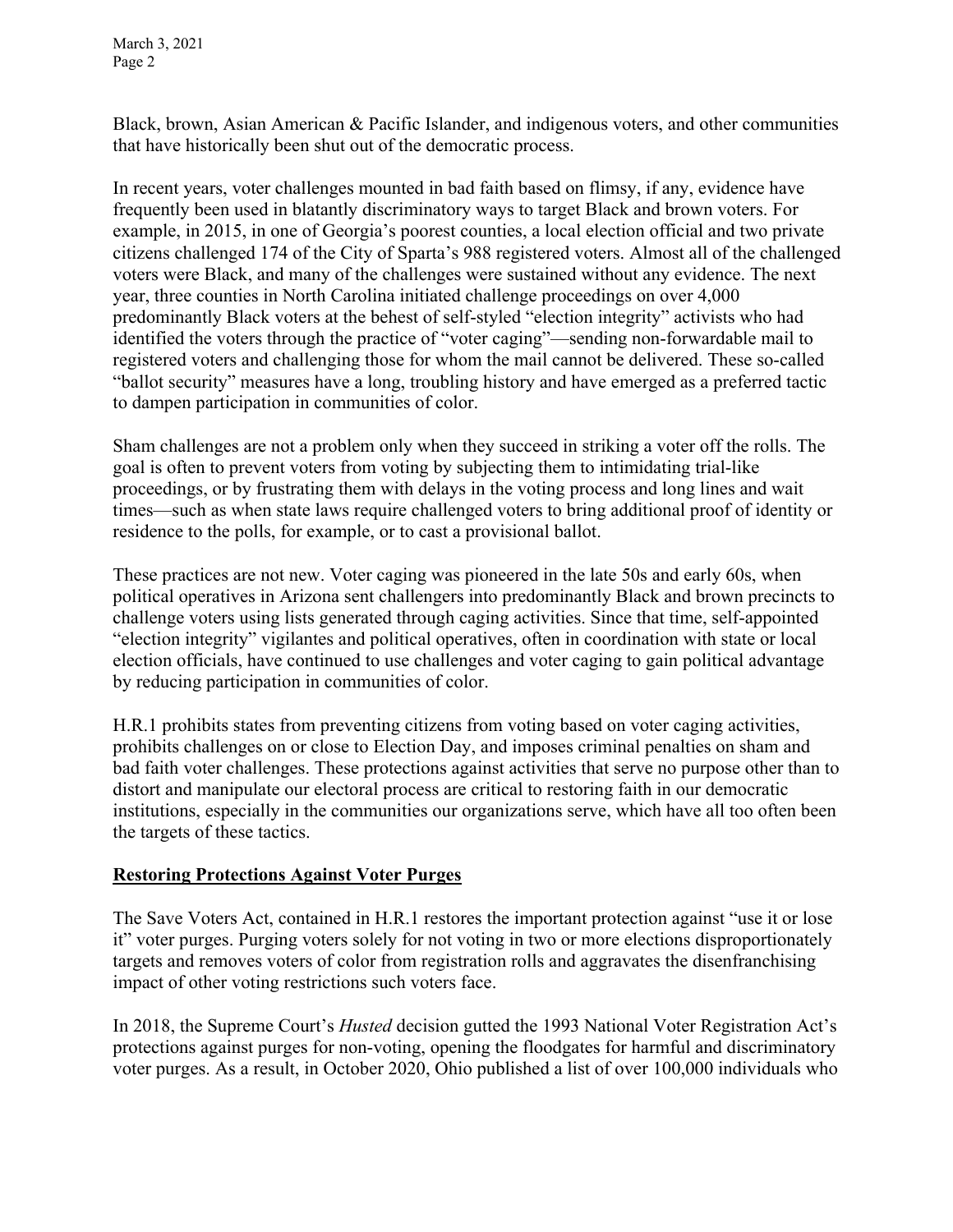the state was poised to purge because they had not voted in the prior six years. Over 18,000 of these infrequent voters later proved to be eligible, and 10,000 of them ultimately turned out to vote in the 2020 election. Ohio's experience typifies the dangerous unreliability of using the choice not to vote as a proxy for ineligibility. Yet despite the troubling results of "use it or lose it" purges, other states are now moving to follow in Ohio's wake.

Whether or not an individual chooses to or can turn out and vote has nothing to do with that person's eligibility to vote in future elections. Many voters already face obstacles to voting, whether it be a lack of time off work, an inability to obtain the required identification, an unexpected illness, a lack of accessible voting options, or the impact of a worldwide pandemic. It is both unfair and counterproductive to use a voter's inability to overcome these obstacles as a reason for removing that voter from the rolls. As the 1993 Senate Rules Committee wrote in its report on the National Voter Registration Act, "the purpose of our election process is not to test the fortitude and determination of the voter, but to discern the will of the majority."

Correcting the Supreme Court's *Husted* decision, as the Save Voters Act does, and restoring and expanding the National Voter Registration Act's protections against harmful voter purges is essential to ensuring our elections truly reflect the will of the people. Voting should not be a "use it or lose it" right.

Addressing harmful voter purges and discriminatory caging is critical. In addition, H.R.1.'s related voter protections are essential to ensuring that protections against improper purges and voter caging are effective and—now more than ever—to fully living up to the fundamental principle of "one person, one vote" across the nation. For example, allowing voters to register and vote on the same day mitigates the harm of voter purges and challenges. Likewise, restoring the right to vote in Federal elections to formerly incarcerated and justice impacted individuals, which is addressed by H.R.1's Democracy Restoration provision, would address one of the most severe and discriminatory obstacles to voting in America. Given the reality of the U.S. criminal legal system, felony disenfranchisement laws disproportionately impact Black and brown voters, which, in turn, contributes to the discriminatory effect of purging voters who vote infrequently.

H.R.1 expands and protects the right to vote in many important ways, and we urge Congress and the Biden-Harris administration to work together to secure passage of all of its provisions. We highlight the components concerning caging, sham challenges, and voter purges because their troubling history tracks the history of discriminatory voting laws in our contrary and because of the importance to our communities of eliminating these damaging practices. The time has come to address this history and build a more inclusive democracy for all Americans.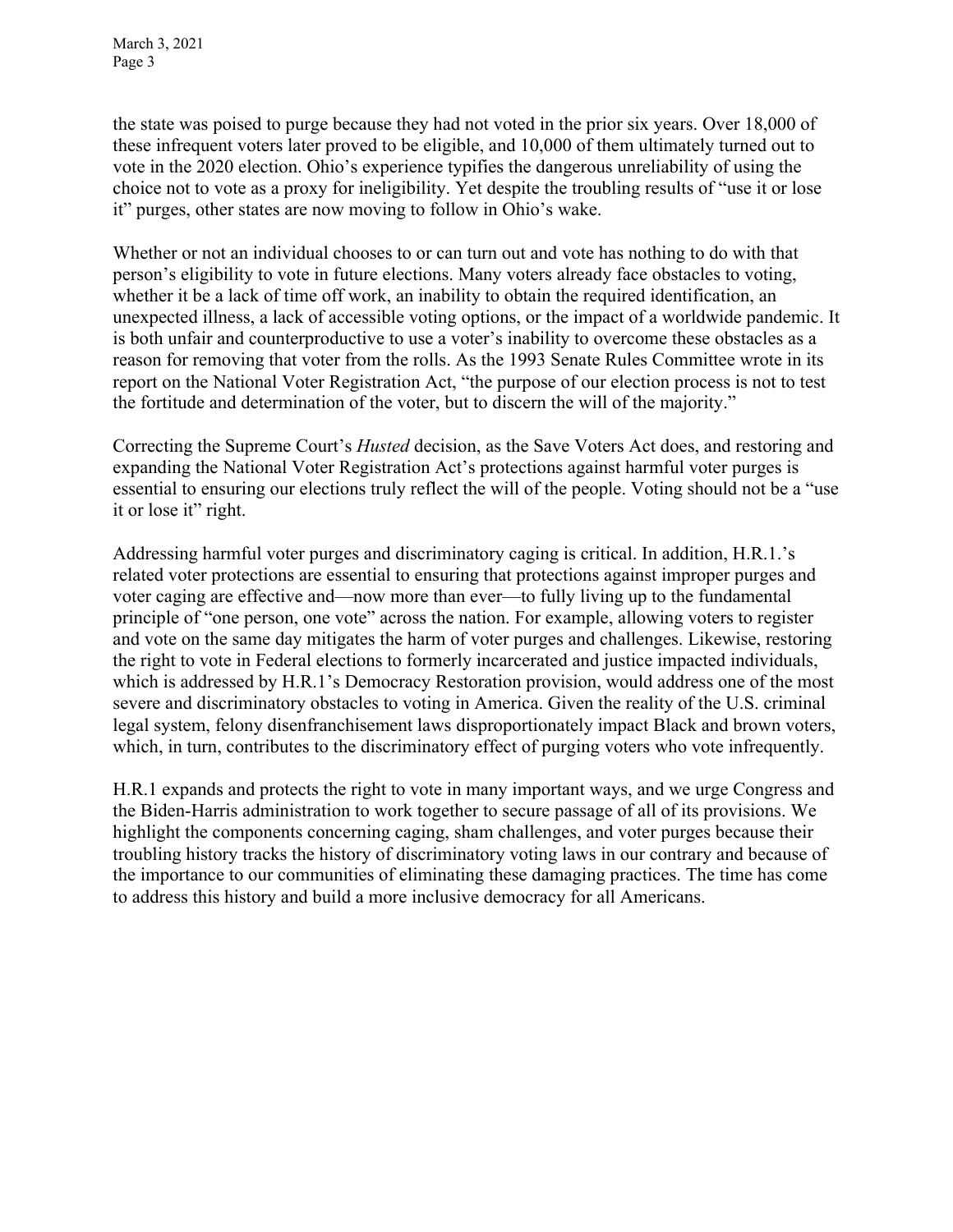Should you have any questions or wish to discuss these issues further please contact Stuart Naifeh of Demos at snaifeh@demos.org or Breon Wells of The Daniel Initiative at Breon.Wells@thedanielinitiative.com.

Sincerely,

#### Organizations

Demos The Daniel Initiative ACLU of Ohio Anti-Defamation League Creative Thought Media CURE (Citizens United for Rehabilitation of Errants) Incarcerated Nation Network King Bishop's Entertainment LLC NAACP Legal Defense and Educational Fund, Inc. (LDF) New Athens Creative, Inc. Ohio Voter Rights Coalition Operation Restoration Represent Justice San Francisco Black - Jewish (&Allies) Unity Group Spelman College SPLC Action Fund Texas Civil Rights Project The Daniel Initiative SET Project Wisconsin Faith Voices for Justice

#### **Individuals**

Adwoa Rey, Women of Praize Amy Mercieca Anita Kennedy Ann Dubin Anthony Thompson, Atlantic Records (Atlantic Black Coalition) Avonlea Fisher Barbara J. Rolph Bob LaRocca, Executive Director, Voter Protection Corps Education and Advocacy Fund, Inc. Bonnie Lindauer Breon Wells Brian Scoon Celine Szoges Crystallee Crain, Ph.D., Prevention at the Intersections Curtis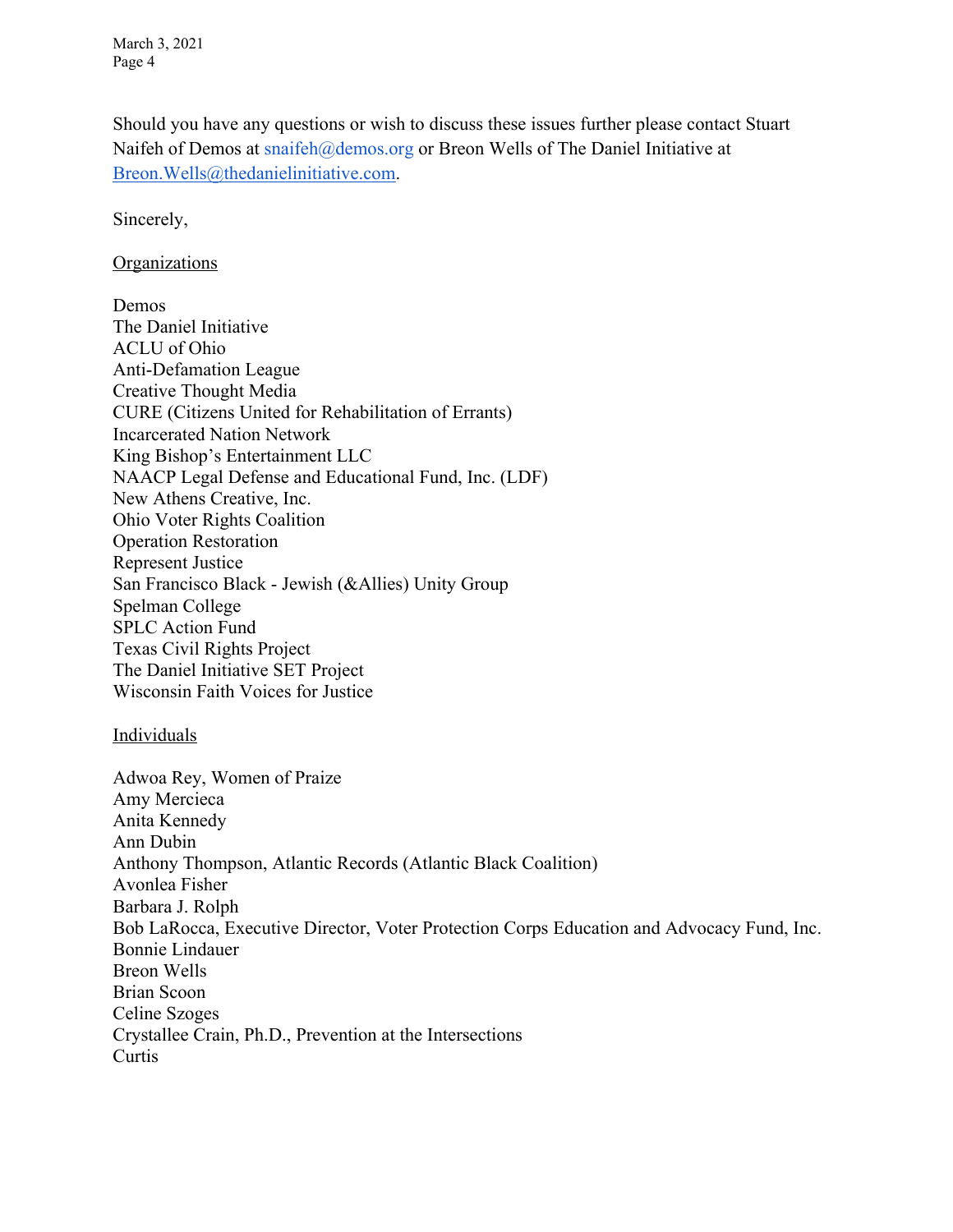Danny Murillo Deborah Gavrin Frangquist, Chosen Futures Career Consulting Deborah L Garvey, PhD Dee Seligman, Ph. D., San Francisco Black - Jewish (&Allies) Unity Group Denise Aptekar Dionnee Harper Ellen Cohen Elliot Helman, San Francisco Black - Jewish (&Allies) Unity Group Elyse Blatt Emma Steelman, Vote Huntsville Evelyn Manies Gina Belafonte Jesse Raskin Jessica Fortune Barker, AL Association for the Arts, Inc. Jodie Lambert John Ducksworth, National Multi faith Campaign Ending Mass Incarceration Joi Brown Judith Clark, Hour Children Julia Rieger, San Francisco Black - Jewish (&Allies) Unity Group Julia Vetromile Kara Nelson Karen Kronick Kim-Shree Maufas Kimberley Jebeles Rodler LaVell Baylor, Freedom 4 Youth Leah Faria, A Little Piece Of Light Lena Robinson Leon T Phillips, Jr. Leon T Phillips, Jr. Lorri Rosenberg Arazi Majeid Crawford, New Community Leadership Foundation Margo Freistadt Matt Elkins Mauri Schwartz Meg Holmberg Mehrdad Dariush Mel Kronick Michael C Mendoza Michael Colvin Miriam Shipp, Kehilla Synagogue Nancy Wecker, PhD Norris Henderson, VOTE Pamela Wellner, Amplify Eco Phillip Webber , Grace Tabernacle Community Church SF Piper Kerman